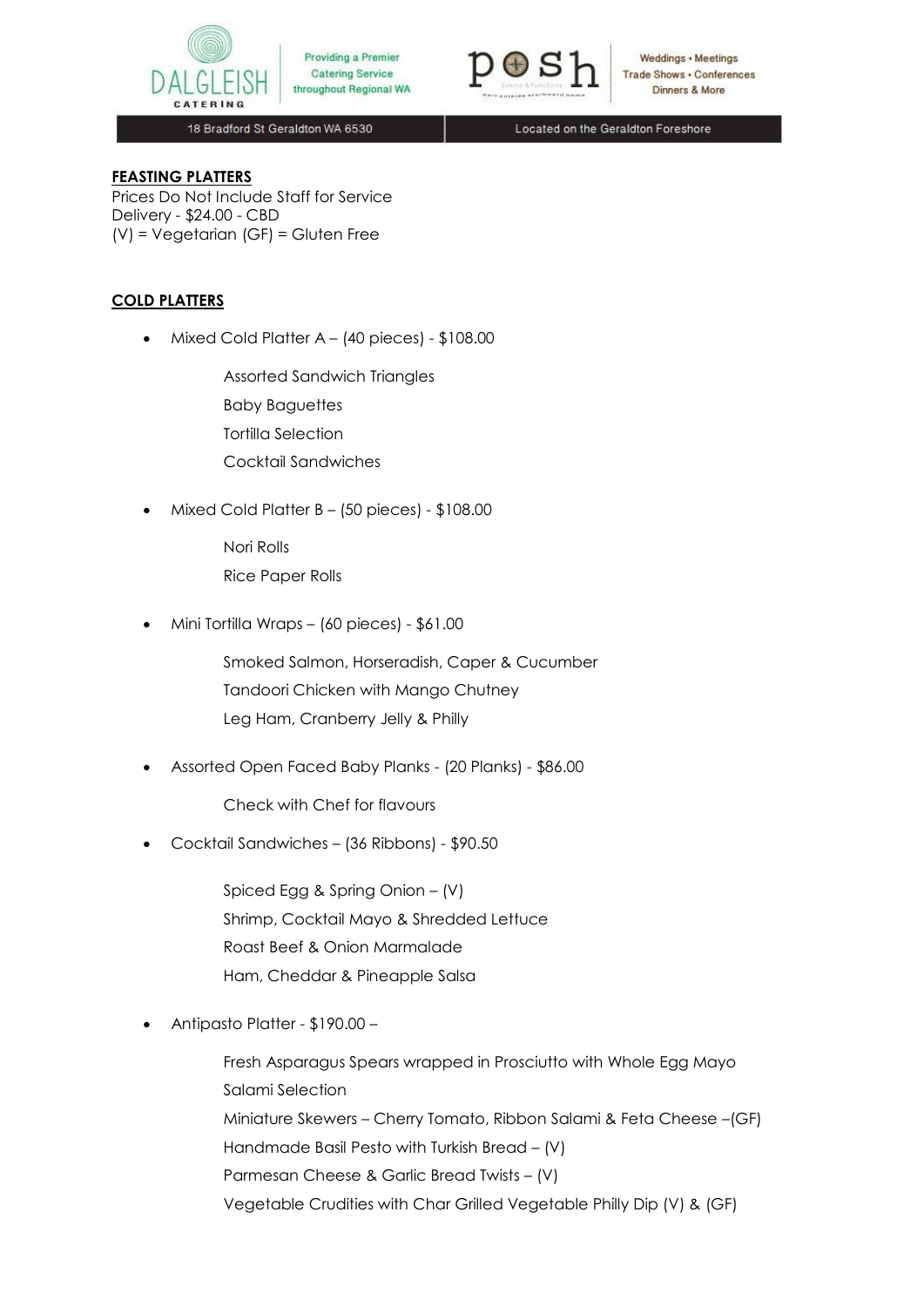

Providing a Premier **Catering Service** throughout Regional WA



Weddings • Meetings **Trade Shows · Conferences Dinners & More** 

18 Bradford St Geraldton WA 6530

Located on the Geraldton Foreshore

Feasting Platter \$155.00

Handmade Breads with Olive oil and Balsamic

Vietnamese Rice Paper Rolls

Nori Rolls

Pickled Marinated Octopus

Assorted Pastries-

Crudités, Assorted Dips, Crostini, Cheeses, Crackers, Quince paste

Salami's, Ham

Pate and Lavish etc Olives, Pickles, Marinated Vegetables

- Vegetable Crudities with Corn Chips & Dip \$47.00 (V) & (GF)
- Sandwich Triangles (12 rounds) \$82.00 (V options avail)
- Turkish Bread \$64.00

With Macadamia Nut Dukkah, Olive Tapenade, Olive Oil & Basil Pesto - (V)

Indian Flat Breads - \$62.00

With Sundried Tomato & Fetta Dip, Basil Pesto, Olive Oil & Balsamic Vinegar – (V)

Nori Rolls – (40 pieces) - \$77.00 – (V) & (GF)

Accompanied by Wasabi & Japanese Soy Sauce Your Choice of: Teriyaki Chicken, Smoked Salmon, Garlic Prawn, Crab

Fillet of Lamb Crostini – (20 pieces) - \$74.00

With Purple Onion Marmalade & Garlic Aioli

Thai Beef Salad Shots with Bamboo Fork – (20 pieces) - \$65.00 – (GF)

With Vermicelli, Fresh Herbs, Crispy Noodles & Peanuts

- Fig, Rocket & Prosciutto Parcel (40 pieces) \$75.50 (GF)
- Eye Fillet of Beef Crostini (20 pieces) \$69.00

With Beetroot Horseradish Cream

Smoked Salmon & Creamed Fraise on Crouton Tart – (20 pieces) - \$71.00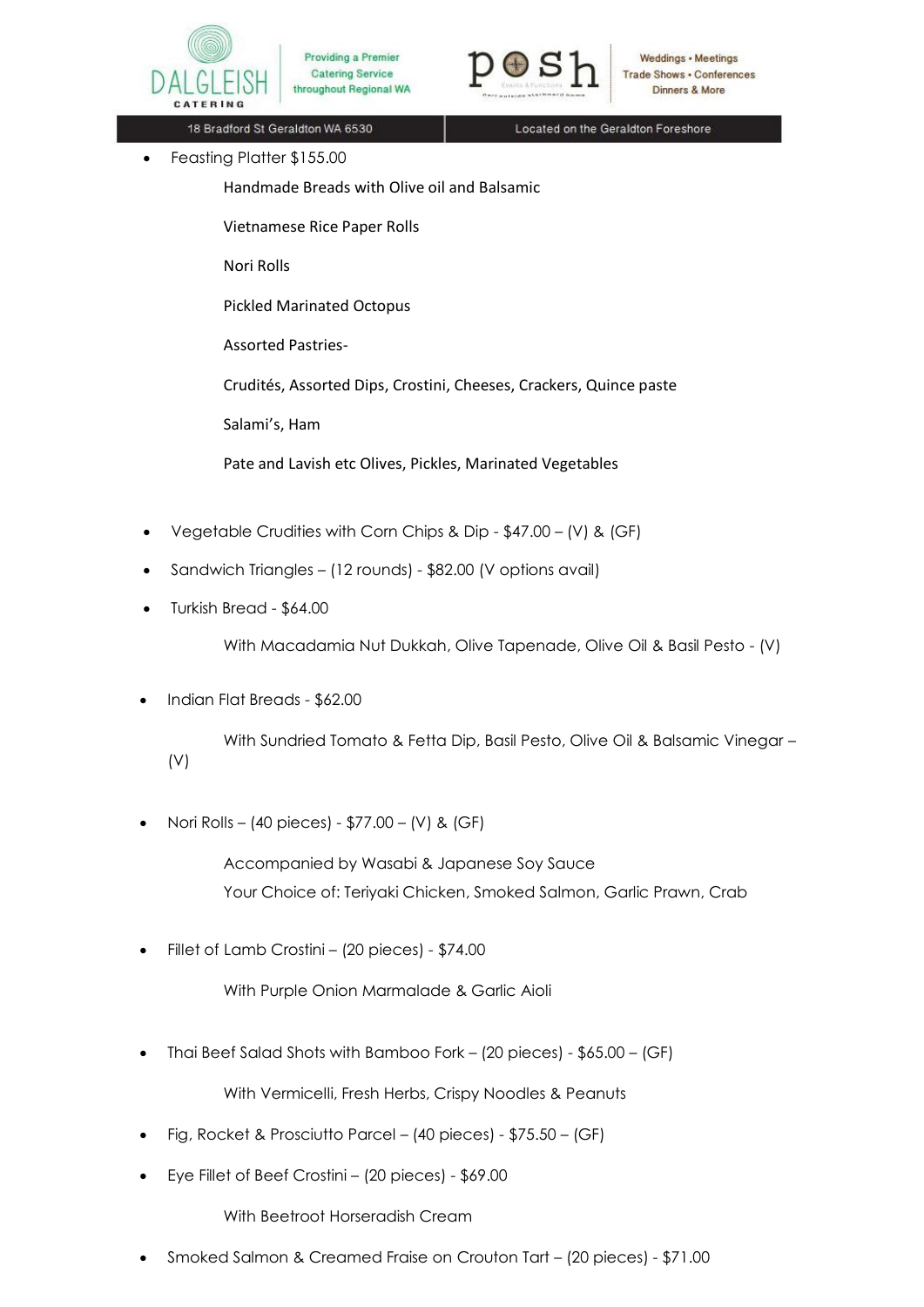



18 Bradford St Geraldton WA 6530

Located on the Geraldton Foreshore

Shrimp Cocktail Shooters with Bamboo Fork – (20 pieces) - \$75.50 – (GF)

Shredded Lettuce, Prawns in a Brandy Tabasco Cream Sauce

Cheese Platter with Water Crackers & Fresh Fruit Garnish - \$155.00 – (V) & (GF)

Upmarket Version - \$198.00

Including Tasmanian Brie, Blue Costello, Mersey Valley Vintage Cheddar, Quince Paste and Blue Poppy & Rye Crisp Breads

- Rice Paper Rolls (20 pieces) \$57.00 (V) & (GF)
- Jet Fresh Coffin Bay Oysters (20 pieces) \$105.00 (GF)

With Sea Salt, Fresh Lemon & Cracked Pepper

Cold Seafood Platter - (20 People)- \$390.00 – (GF)

Price Subject to Change with Crayfish Beach Price

Medallion of Natural Crayfish

Ceduna Oyster with Sour Cream & Caviar

Whole Peeled King Prawn

Handmade with our Chef's Secret Recipe - Pickled Occy with Garlic & Coriander – Smoked Salmon with Capers & Creamed Fraiche

Accompanied by a Selection of Dipping Sauces and Fresh Tropical Fruit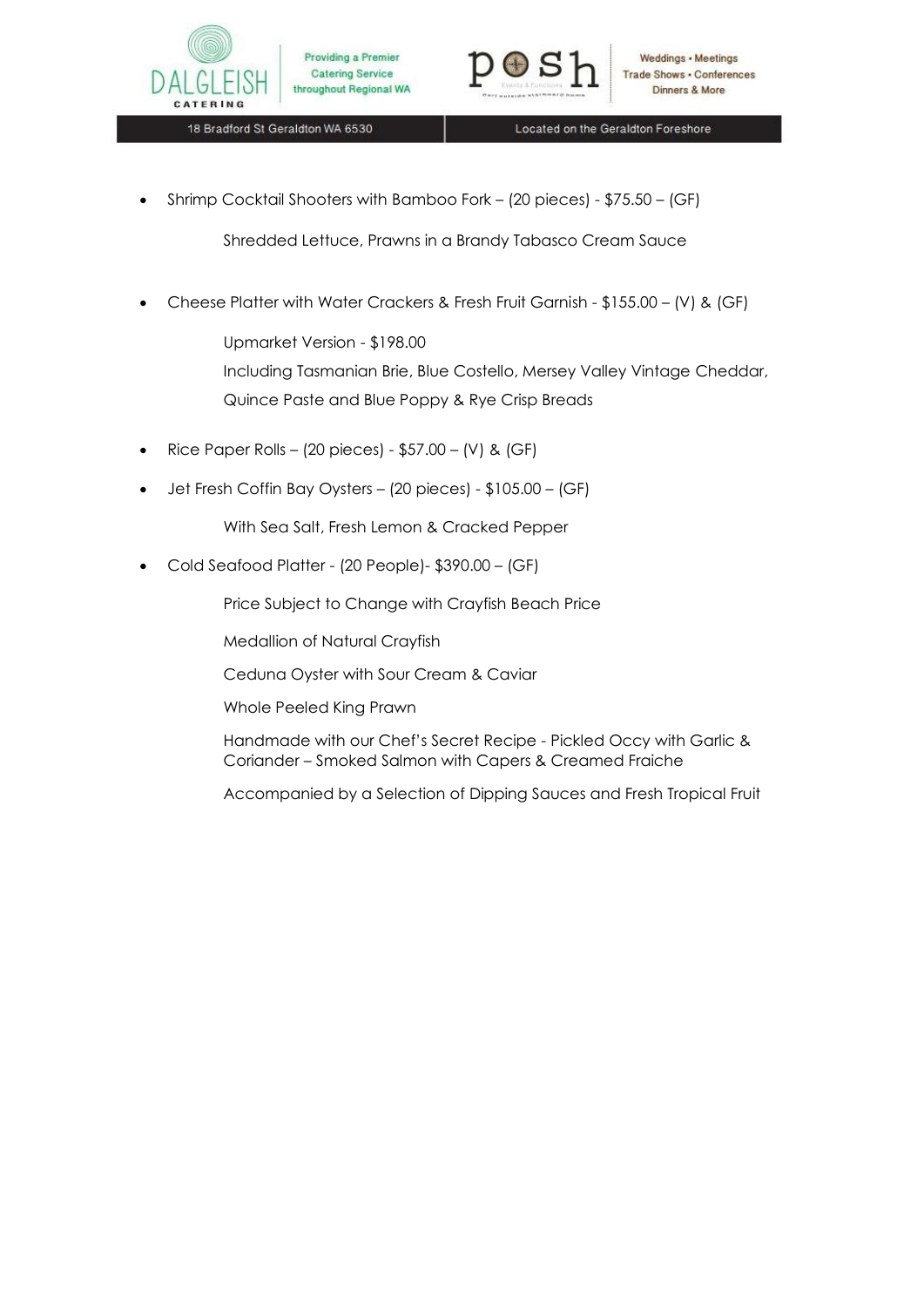

Weddings • Meetings **Trade Shows . Conferences** Dinners & More

18 Bradford St Geraldton WA 6530

Located on the Geraldton Foreshore

## **HOT PLATTERS**

Mixed Platter - Option One – (80 pieces) - \$149.00

**Catering Service** 

- Spring Roll with Thai Style Dipping (V) Curry Samosa – (V) Handmade Chicken Curry Pie Handmade Gourmet Sausage Roll with Spicy Tomato Relish
- Mixed Platter Option Two (80 pieces) \$149.00

Asian Money Bags – (V) Mini Dim Sims with Soy Sauce Baby Handmade Quiche – Leg Ham & Cheddar Cheese (V option avail) Mini Pizzetta – (V option avail)

Mixed Platter – Option Three – (80 pieces) - \$160.00

Arrachini Balls with Plum Sauce Handmade Spinach & Ricotta Sausage Rolls (V) Handmade Mini Pasties with Tomato Sauce Prawn Gow Gee with Chilli Coriander Dipping

Fish'n'Chip Shop Platter – (120 pieces) - \$255.00

Battered Mini Crab Stick Dim Sims Squid Rings Crumbed Pineapple (V) Potato Scallops (V) Handmade Parmesan Battered Fish Bites

Toasted Turkish Bread – (36 pieces) - \$148.00 – (V option avail)

Fillings - Salami, Fetta, Sundried Tomato & Rocket Chicken, Dijonnaise & Gouda Leg Ham, Roma Tomato & Swiss Cheese Chicken, Cheese, Onion & Avocado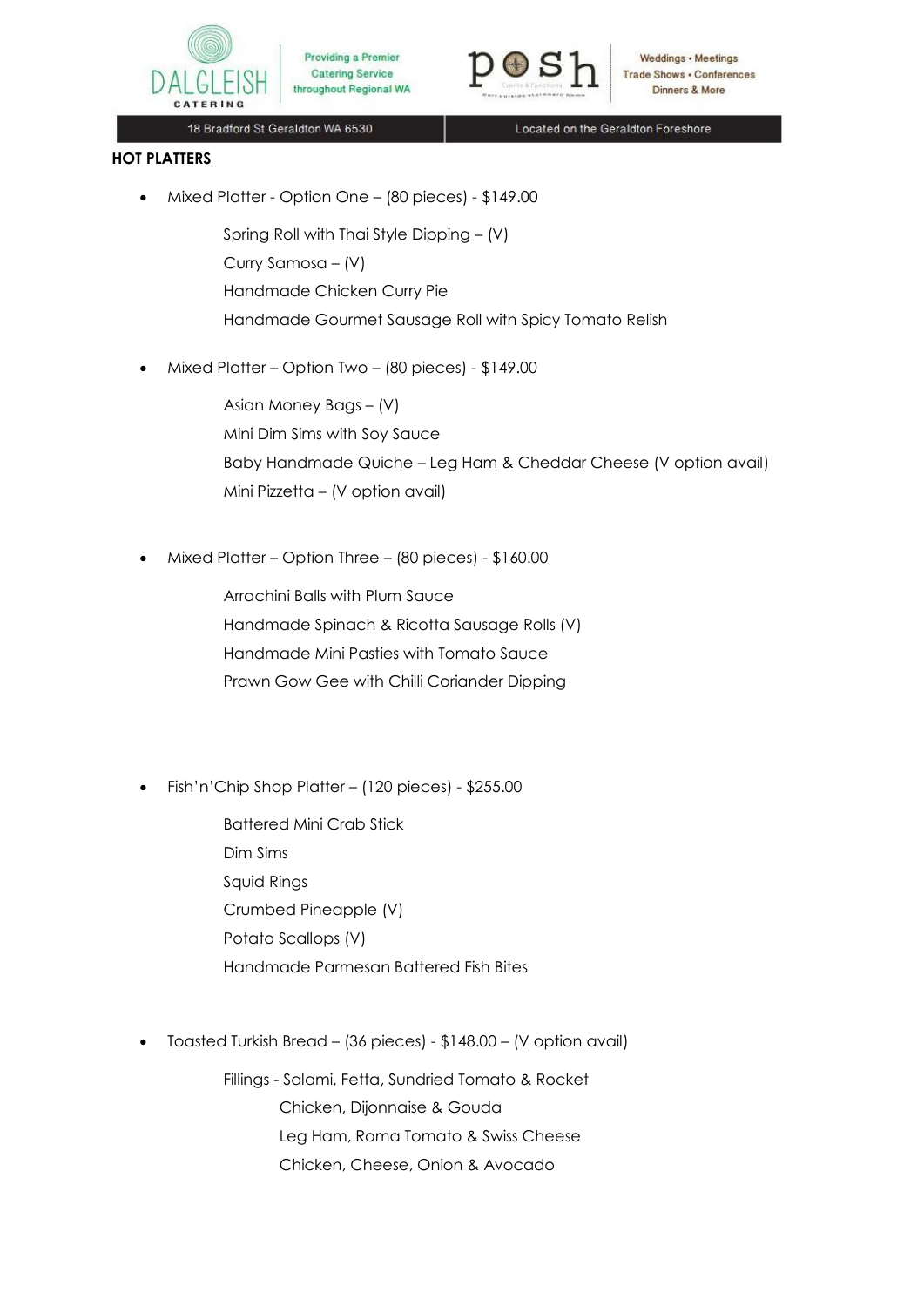



18 Bradford St Geraldton WA 6530

Located on the Geraldton Foreshore

Toasted Sandwich Triangles – (12 Rounds) - \$72.00 – (V option avail)

Fillings - Ham, Cheese & Tomato Tuna Melts Chicken, Mayo & Cheese Beef, Swiss & Chutney

• Seafood Platter – (60 pieces not including wedges) - \$285.00

Fish Goujons in Beer Batter Salt & Pepper Calamari Prawns & Bacon – (GF) Oysters Kilpatrick – (GF) Chunky Potato Wedges with Tartare Sauce (V & GF)

Baby Beef & Gravy Rolls – (15 Rolls) - \$59.50

Mini Baguette with Tender Roast Beef & Gravy Mini Baguette with Tender Roast Pork & Apple Sauce

Baby Hamburgers/Hot Dogs/Sausage Sizzle – (15 Rolls) - \$62.50

Mini Baguette with Handmade Hamburger, Melted Cheese & Tomato Sauce Mini Baguette with Hotdog, Cheese, Mustard & Tomato Sauce Mini Baguette with Chipolata Sausage, Fried Onion & Tomato Sauce

Kebabs – (20 kebabs) - \$148.00 – (GF)

All kebabs have a selection of onion, capsicum, mushroom & pineapple. Satay Chicken Skewers with Spicy Peanut Sauce Smokey BBQ Beef Kebab

Morning Tea or Breakfast Platter – (60 pieces) - \$195.00

Bacon & Egg Pies Ham, Cheese & Tomato Croissant Salmon & Cream Cheese Bagel

Chicken Pickin' – (80 pieces) - \$232.00

Tandoori Chicken Skewer – Cocktail Size – (GF) Parmesan Crumbed Chicken Bite with Plum Sauce Chicken Mignon with Spicy Tomato Relish –(GF) Chicken & Basil Pesto Pizzetta